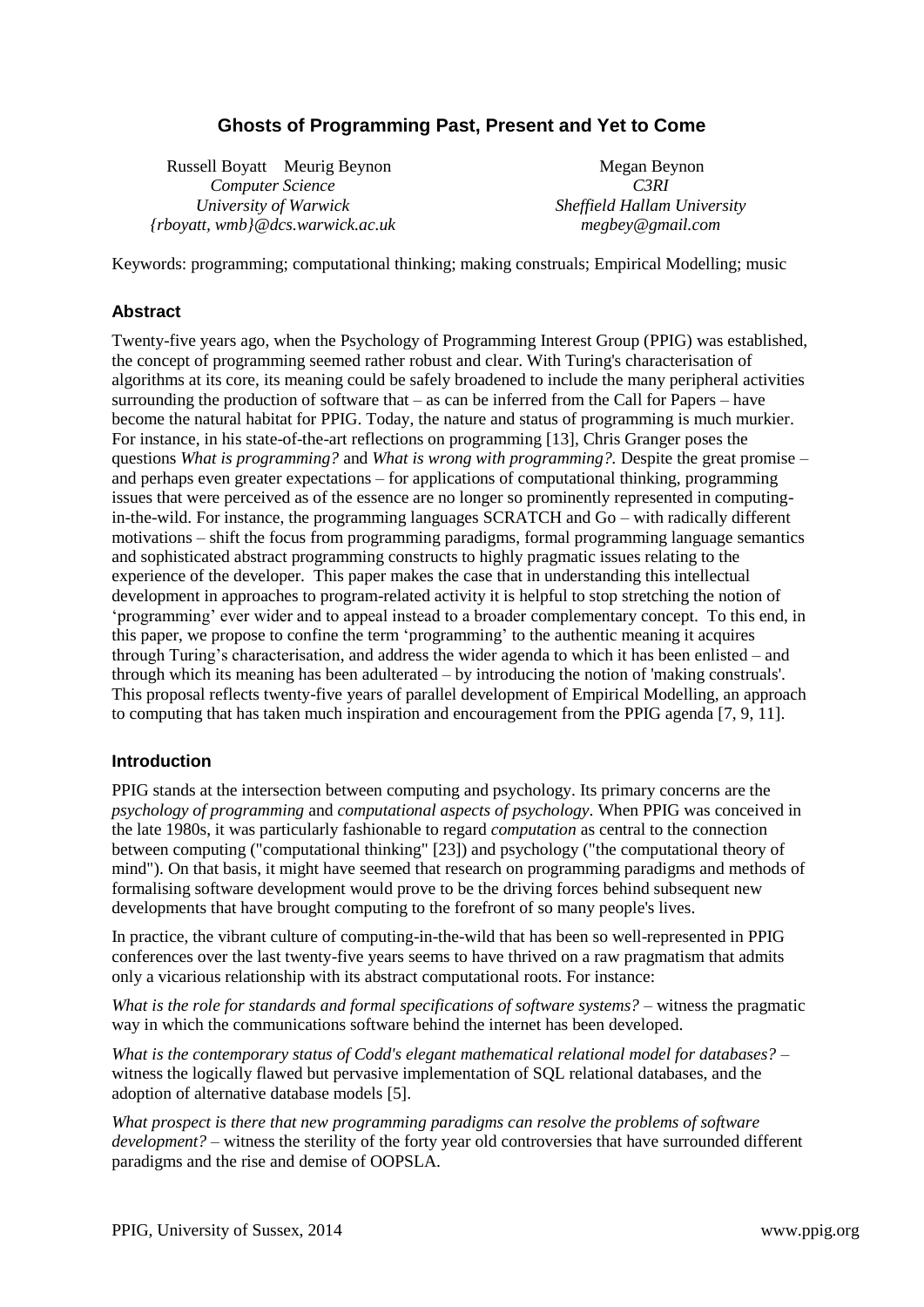The disconnect between theory and practice reflected in these questions and responses has great relevance for PPIG – it is a symptom of topical concerns about the nature and status of programming itself. In a very recent post [13], the software developer Chris Granger identifies problematic aspects of programming and poses the question *What is wrong with programming?*. After talking to about four hundred people with a wide variety of perspectives on programming, he concludes that 'programming is our way of encoding thought such that the computer can help us with it' and what is wrong with it is that programming is *unobservable*, *indirect* and *incidentally complex*.

Granger's conclusions are revealing. They point to technical issues to be addressed in developing programs of just the sort that have been the focus of interest for the PPIG community. They also highlight a more fundamental conceptual problem. Programming has unambiguous historical roots in the work of Turing; in no way is programming intended for 'encoding thought' – it is what is appropriate for specifying algorithmic behaviours conceived by 'a mind following rules' [20,6]. And whereas Granger is here observing Bret Victor's injunction: "we must change programming" [22], it is more appropriate to seek an alternative concept – *complementary* to programming – to account for computing practice.

Our title and the character of our message take their inspiration from Charles Dickens's *A Christmas Carol*. Though the celebrated ghosts who haunted Scrooge had a common mission, their perspectives were individual: they surveyed the past, the present and the future and found in each a different provocation. In a similar spirit, the three perspectives in this paper – past, present and yet-to-come – reflect a common aim but are informed by different kinds of experience. These are broadly correlated with the experience of the three authors of, respectively: finding ways to teach programming to novices that can provide an appropriate foundation for a mature understanding of computing; establishing a conceptual framework for studying programming that does fuller justice to computingin-the-wild; making the transition from specialist work on software integration to teaching music.

### **The Ghost of Programming Past**

*In which the Ghost of Programming Past visits schools to find old initiatives for teaching programming renewed – and facing familiar challenges, and is perplexed by new ventures that sidestep the wisdom of the ancients to promote programming as a lived experience.*

#### Teaching computer programming – yet again!

Understanding and teaching computer programming has been a central concern for PPIG. The challenges that this presents have been highlighted by topical developments in UK schools.

The status of Computer Science (CS) in UK schools is changing, with the challenging nature of the discipline becoming more widely recognised. In January 2012, the UK ICT national curriculum was disapplied, signalling the shift away from ICT skills, e.g., teaching students how to use proprietary software packages, towards a broader range of CS skills and knowledge. These changes have been endorsed by initiatives such as *Computing at School* that are committed to building resources and support networks. However, understanding the requirements of both teachers and students is complex and time consuming.

Adopting an enhanced computing curriculum taxes teachers across all levels of school education. The first author's experience of engaging with school teachers demonstrates that a significant number of teachers are struggling to develop the skills and resources required to deliver academic CS content. These difficulties arise for a variety of reasons: many teachers have educational backgrounds unrelated to CS, have to cope with real and perceived time pressures, and lack experience with appropriate pedagogy. Further, few schools have the flexibility or resources to allow teachers the time or funding to attend courses. While myriad websites, resources and forums are available for sharing and discussing, many teachers currently find it difficult to acquire the skills they need and to put this content in the context of a classroom delivery.

Students must be taught to develop the cognitive and computational thinking skills, and not simply skills and knowledge specific to applications or programming languages. Though programming is a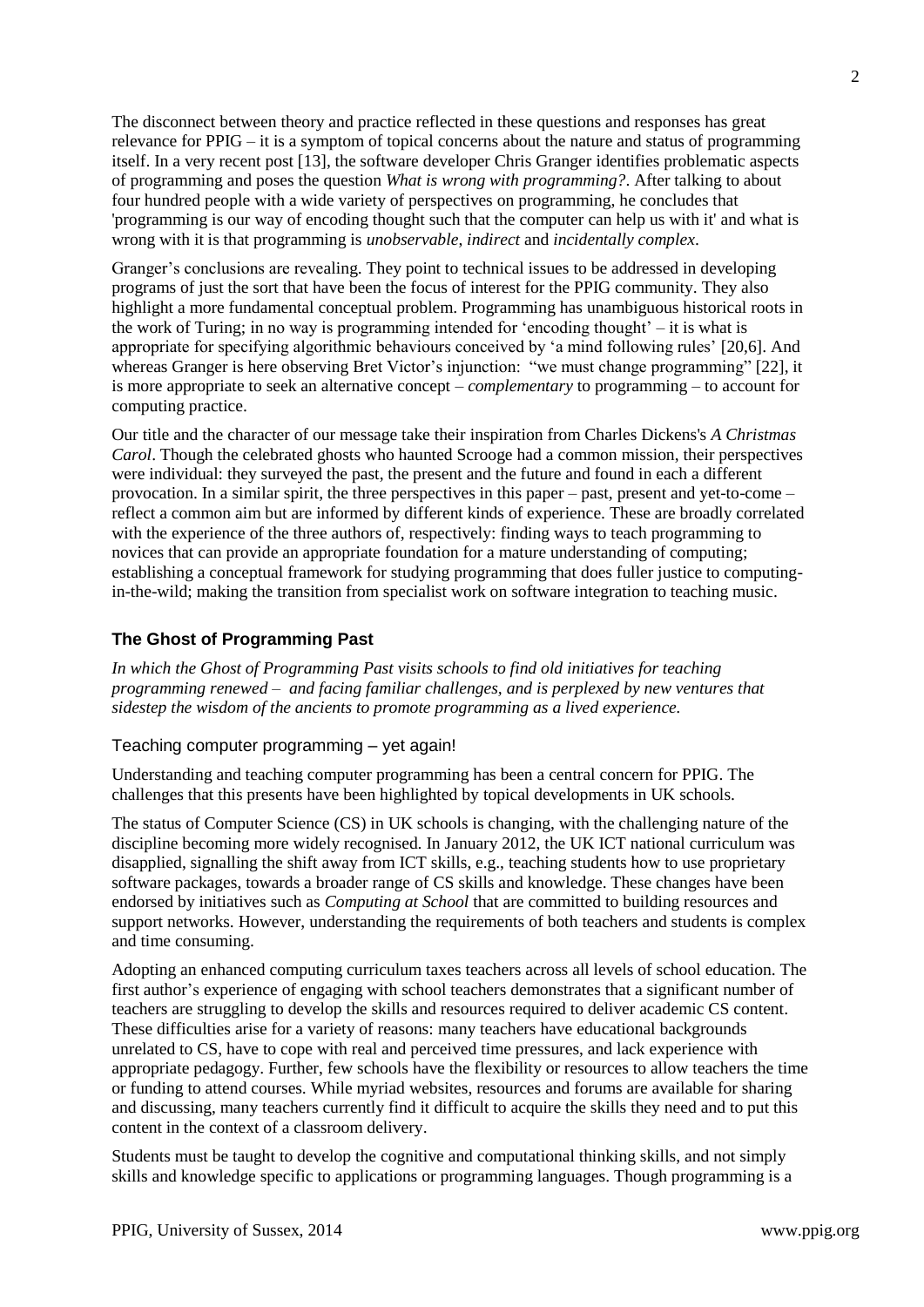core skill for Computer Science, it is only a preliminary step towards appreciating programming in its relation to the subject. And though concrete experience of what is involved in programming is essential, teaching someone to program in a specific language does not, in itself, convey an understanding of relevant general Computer Science concepts. For example, the process of wrestling with the syntax and semantics of C or Java can *detract* from the idea that programming is based on a set of abstract, language-independent, principles of computational thinking.

Appreciating the place of programming within the broader framework of practical computing is even more challenging. In this context, computer programming can be viewed from two perspectives:

- as an abstract activity concerned with devising recipes to establish a specified functional relationship between input and output;
- as a core activity for the implementation of software applications, where the concrete realworld interpretation of abstract program constructs, such as variables, must inform the practical construction of programs.

A further distinction must be made where software development is concerned. If the design of a software application is routine then the machine-like agency that is exploited in programming is easily identified and stable in character. Such applications are amenable to the principles and techniques of computational thinking, where the programmer's task is to figure out the machine instructions that specify a required behaviour. If a software application demands radical design, the processes of prescribing computations and of identifying the supporting agency are entangled in such a way that a less constrained way of conceiving programming activity is required. In effect, the construction of software must proceed in parallel with learning about the application domain and the empirical identification of the machine-like agency to support its implementation [8].

#### Towards programming as a lived experience

Grasping the syntax necessary to write a program, and being able to figure out how this prescribes a behaviour, is the first step towards 'understanding programming'. What distinguishes the experienced programmer from the novice is the degree of fluency with which they can connect program code with a behaviour. The novice needs much practice to acquire the ability to interpret a program without having to analyse it laboriously symbol-by-symbol and statement-by-statement and perform a conscious process of interpretation.

In the first instance, understanding a program involves knowing how it prescribes the behaviour of the computer. For this purpose, analysing a program step-by-step is a mechanical process of translation that in principle requires knowledge of how the computer itself works. In practice, the programmer is typically insulated from the details of the machine-level execution through a high-level programming language. The behaviour of a procedural program, for instance, is to be conceived in terms of variables and data structures whose values change. In making this translation to a behaviour, there are specific rules to follow, and these apply in all contexts.

One of the conceptual difficulties faced by the novice programmer is that understanding how program constructs manipulate variable values is not enough. These manipulations of state have to be related to the function of the program, and further interpreted in terms of the application domain. For the experienced programmer, the process of interpreting program constructs as abstract state manipulations becomes routine and potentially subconscious. Making the further connection between the program and its function is more challenging, and this skill is much more difficult to learn. It is important from the very beginning, however, since the learner is soon obliged to consider how to develop a program to carry out a particular task.

It is in this broader sense of 'program understanding' that the psychological aspects of programming are most topical. In interpreting a program in functional and contextual terms, the programmer typically gains clues from the informal characteristics of the program. The layout of the program can be important in recognising the flow of control and the significant phases in the program execution. The names of variables may connect them with observables in the application domain. Comments may be used to document the behaviour and guide the human interpreter.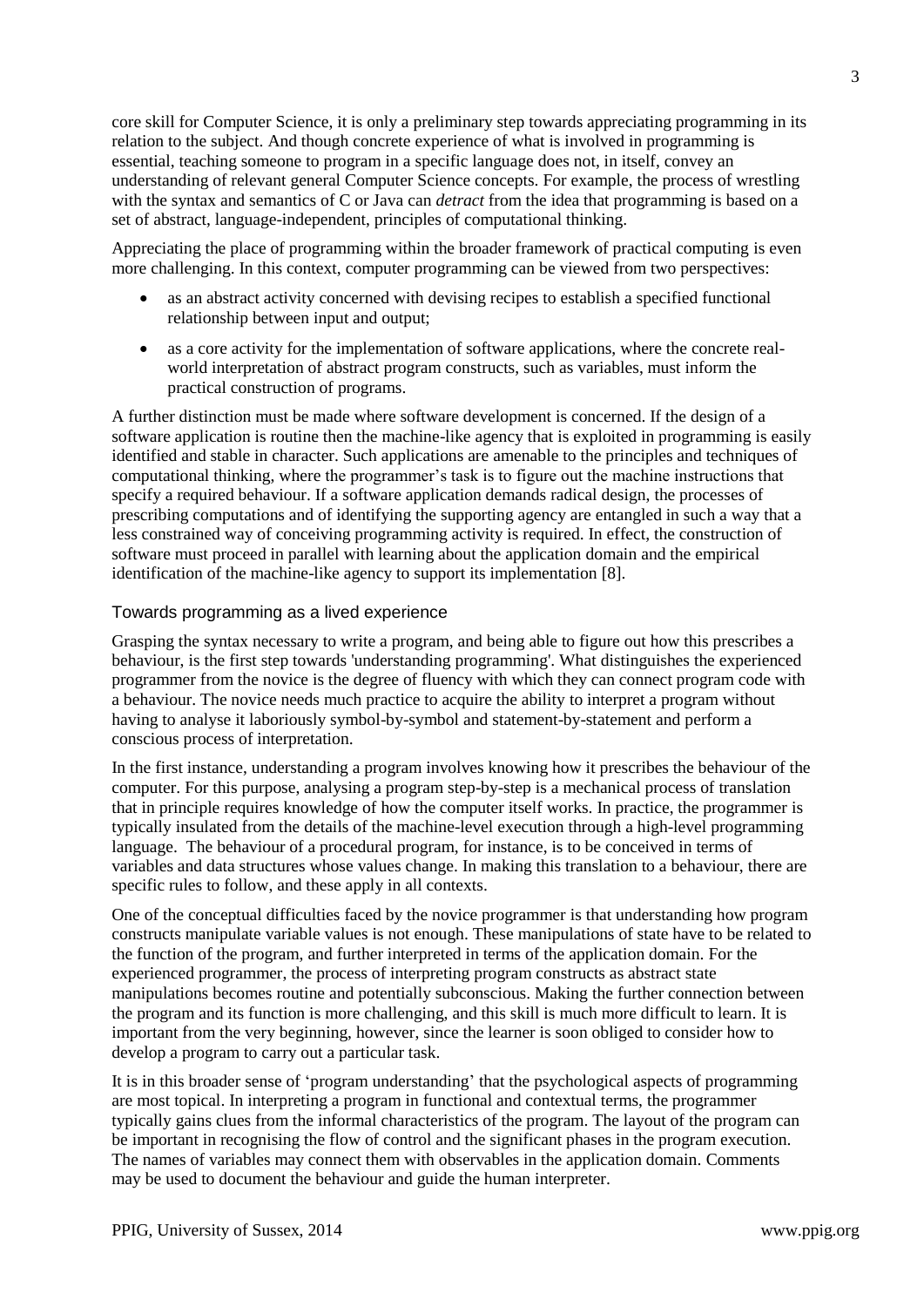The traditional emphasis in teaching computing has been on teaching the skills and concepts behind 'computational thinking'. The presumption that underpins academic computer science, and dictates the core characteristics of the 'new' computing curriculum for schools, is that computer science education is first and foremost concerned with the fundamental notion of 'algorithm' and the profound mathematical insights about the scope and limitations of this concept. On that basis, the most important consideration is that students learn how to express computational recipes for machines in an abstract programming language. The above discussion highlights a complementary perspective on programming activity – one in which the PPIG community has been prominently engaged – where the emphasis is on the moment-by-moment experience of the programmer and the mental processes involved. This shifts the focus from the program as an abstract product to programming as an activity that, from an experiential perspective, can be helpfully likened to a musical performance.

When viewing programming as a moment-by-moment experience, it is helpful to adopt an alternative broader perspective than computational thinking alone affords. This reflects the wide variety and scope of questions that a novice programmer typically has to address, such as: *'what is the syntax error in my code?', 'what if I change the value assigned to this variable at this point?', 'what if I reorder the statements in this loop?', 'how can I modify this statement to achieve the intended effect?', 'what if the input to the program has the following character?'* To answer such questions, the learner needs an appropriately rich mental model of a program that embraces more than abstract logical analysis alone affords. The computer itself can give direct and immediate support for such mental models. This is illustrated in many contemporary environments to support learning programming:

**The Scratch environment** [19]: In Scratch, a program is assembled using a visual interface, thus eliminating syntactic errors and complex syntax. The appeal of the environment owes much to the fact that pre-programmed input and output methods for accessing devices such as sensors and actuators and resources such as video can be readily integrated into programs without specialist knowledge. Scratch programs are relatively unsophisticated but can be readily published to social networks.

**The W3Schools environment for web development** [24]: One of several similar environments to enable non-specialists to develop and program webpages, W3Schools supports editing of code fragments in conjunction with the webpages they describe, conveniently set up so that a programmer can experiment by modifying code and observing the impact. This exploits a distinctive characteristic of browser environments: their robustness when programs are syntactically or logically incorrect.

**Bret Victor's Learnable Programming (LP) environment** [22]: Victor has developed a remarkable prototype environment to convey his vision for 'learnable programming'. This environment focuses squarely upon supporting the novice in making the direct association between code and meaningful behaviour. Victor's vision is close in spirit to the idea of programming as performance, as is illustrated by the way in which his virtuosic real-time demonstrations incite his audience to applaud [21].

All three environments illustrate a trend towards giving greater prominence to the actual experience of the programmer and the way in which this informs program development. Characteristic of this experience is its holistic nature. The programmer interacts in one and the same environment to modify the programming code, to test the effect of executing a code fragment, to see whether the program gives plausible output on different inputs, to inspect the behaviour of the program and correlate this with the code state-by-state. Throughout the development, the programmer shifts between using and developing roles in the spirit of Papert's constructionism [17]. The aspiration for the environment is to support the development of a program through self-directed learning conducted by experimenting with the code and observing the impact of changes immediately. Shifting the focus from thinking about behaviour in purely mechanistic computer-oriented terms to attending to how meaningful changes are effected is a critical step towards meeting this aspiration. This shift is particularly wellrepresented in Victor's work, where there is strong support for freely modifying variable values and observing the effect as in spreadsheet-style dependencies. For instance, as is illustrated in Victor's serendipitous discovery of a visual animation effect that moves the blossom on a tree as if in a wind [21], changes that are first explored manually with the idea of comprehending the code can be repurposed through automation. But the constructionist ideal cannot be realised without setting to one side an essential characteristic of *programming*: prescribing a recipe to achieve a functional goal [2].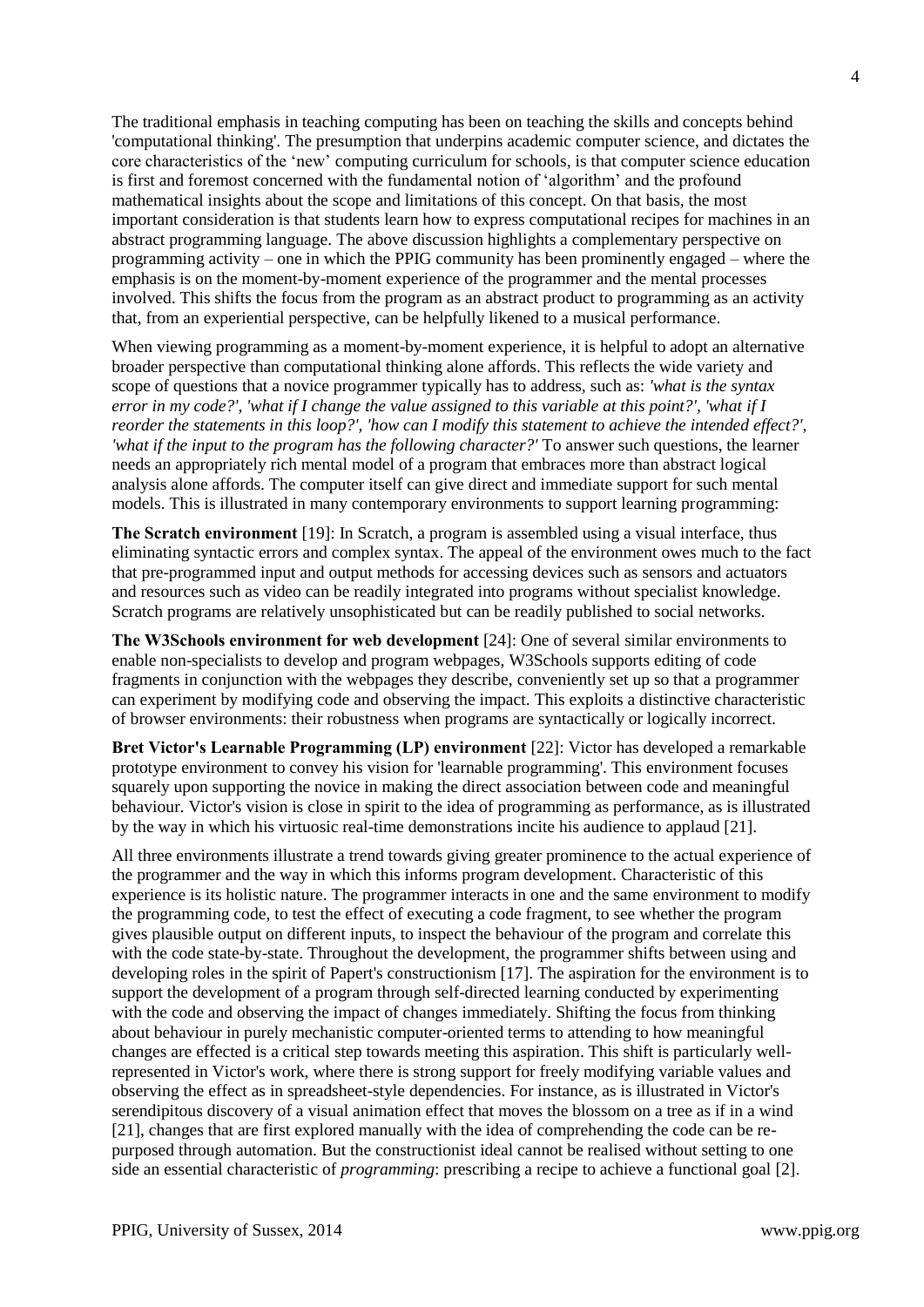# **The Ghost of Programming Present**

*In which the Ghost of Programming Present points out the direct relevance of established principles for making construals to the challenge of realising programming in lived experience, and the merits of adopting an empirical and pragmatic semantic stance that is broader than computational thinking.*

#### A conceptual framework for 'programming as a lived experience'

The conceptual framework of 'computational thinking' is not in itself sufficient to understand the character of the support for the novice programmer's mental models represented in the emerging programming environments mentioned above. The focus in such environments, unlike Turing's focus, is on the states of mind of a person *devising* rather than following rules. By way of a simple illustration, in Victor's account of creating the effect of wind on blossom, he is evidently concerned with the experience and support that the computer offers in the process of developing a program whose precise functionality is emergent. What works depends on pragmatic considerations such as the speed of the processing, the colour and resolution of the display and the cultural background and imagination of the human observer. As Victor himself emphasises, the response to the feedback from the experimental construction is more than prosaic 'modelling of a requirement' – open-ended exploration of what is feasible and effective by way of dynamic visualisation is involved.

To express the creative nature of the role being attributed to the 'programmer' in this setting, the term 'maker' is adopted. The maker engages with activities that reflect an uncertainty about the scope and potential for program development – and indeed for computer application – that can derive from many sources. For instance, it may stem from the status of a task as (e.g.) as yet ill-specified, or essentially concerned with experiential issues, or presenting a challenge in radical software development, or acknowledging a novice's limited understanding and prior experience of the capability of a machine. The key components representing in 'making' are *constructing* and *learning*, and this choice of term reflects the essential creative aspect of constructionist learning.

To do fuller justice to the experiential aspects of programming activity, it is helpful to invoke the modelling framework that has been developed for Empirical Modelling (EM) [25] depicted in Figure 1 below. The true significance and nature of the concepts represented in Figure 1 will be clarified later, when they are applied to programming as approached from an EM perspective.



#### **Figure 1** Making an EM construal

It is helpful to give a brief characterisation of the four principal ingredients depicted in the diagram: the *construal*, its *referent*, the maker's *understanding* and the *context*. Figure 1 should be interpreted as depicting the way in which these ingredients are at all times related, though all four evolve throughout the process of learning and development. With reference to Figure 1:

The **construal** refers to the computer-supported artefact within the programming environment that helps the maker to realise their mental model. The scope of the construal reflects the many ways in which the maker can observe and interpret the program and modify it interactively. It will typically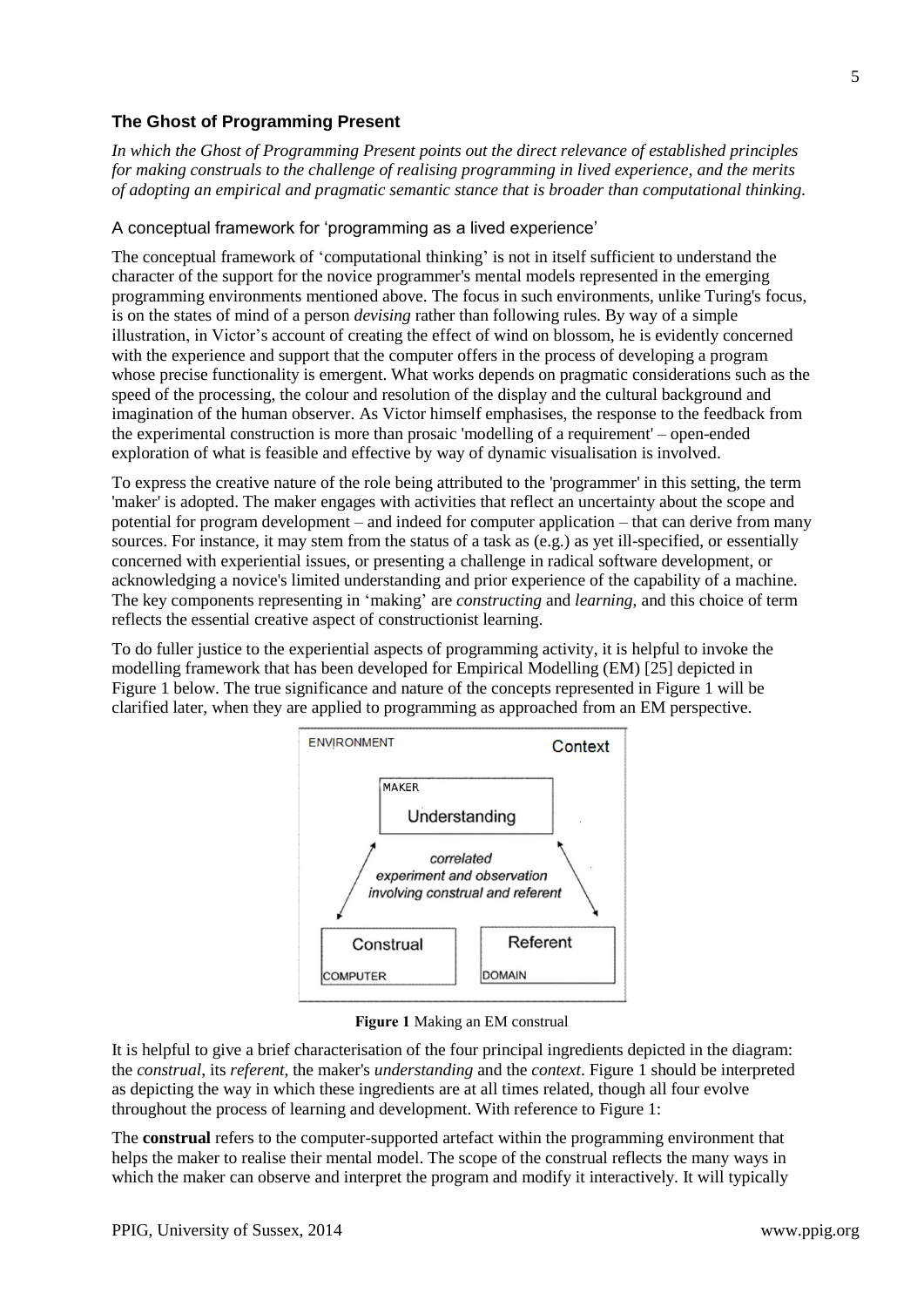include an environment for editing the program code, assembling the program from visual components (cf. Scratch), allowing the values of variables to be reassigned using sliders as in Victor's LP environment, observing the impact of changes to program code upon behaviour etc.

The **referent** is the behaviour associated with interaction with the program as apprehended by a user. Depending on the current context, this may be behaviour in the application domain (e.g. the rippling movement of blossom on a tree), or a more prosaic machine-oriented interpretation of behaviour.

The maker's **understanding** takes the form of tacit personal knowledge of skilful interaction, familiar interpretations, and expectations that the maker acquires through experience of interaction with the construal and with its referent. This typically evolves moment-by-moment as the program development and use proceeds, and goes beyond knowledge of abstract logical relationships.

The **context** for interaction with the construal and its referent is dynamic and potentially volatile. It reflects the motivations of the maker from moment-to-moment, and the roles they adopt. The variety of ways in which the maker can interact is well-illustrated in Victor's LP environment [22], where sometimes interaction is for the purpose of demonstrating what has been established, is sometimes open-ended experiment, sometimes concerns the way in which program code is framed, is sometimes carried out with the interpretation of the execution of a programming construct in mind, etc.

The correlation between interaction with the construal and its referent can take many forms. Expert functional programmers may be most adept at looking at a functional program and 'instantly' inferring what abstract input-output relationship it prescribes. Their expertise is of the same kind that applies to skilful programmers using any paradigm: they can configure code in such a way that its behaviour is intelligible and amenable to adaptation in meaningful ways, they can readily conceive program code that can realise a given behaviour. Adopting an EM perspective involves taking proper account of the experiential character of programming. Whatever programming paradigm is involved, the expert programmer has to be able to recognise the connection between 'looking at the code' and 'imagining a behaviour', and this involves correlating two independent experiences. As Victor remarks in [21], this process of correlation is easier to interpret in experiential terms if it can be represented using explicit visualisation as a relation between states rather than behaviours (cf. the way in which the movement of a character in a game is animated using his environment by first creating a time-independent representation [21]). The shift in emphasis towards learning through interaction with artefacts that this entails naturally leads Victor to invoke Papert's constructionist stance (cf. [17]).

#### More about construals

The character and effectiveness of environments that use visualisation and interaction to help the programmer appreciate the relationship between program code and the behaviour it prescribes depends critically on the programming paradigm, programming language and specific details of the program code. A program devised by a novice may prescribe the correct behaviour, but do so in a way that is hard to understand and difficult to adapt. Were we to experiment by changing the values of the variables within such a program in the spirit of Victor's LP environment, the effects might be hard even for the programming expert to predict. Declarative programming techniques were first introduced because of the perceived difficulty of imagining the behaviour of procedural programs and relating this to meaningful behaviour in the application domain. This difficulty cannot be attributed solely to bad programming practice. For instance, some of the most ingenious and efficient algorithms achieve their results in ways that render them brittle and hard to understand. This characteristic of procedural approaches is not easy to reconcile with the fact that Papert advocated the procedural language Logo as a vehicle of constructionism [17,10,2].

More insight into this problematic aspect of traditional programming can be gained by looking more closely at what studying the experiential aspects of programming activity from an EM perspective entails. The key concepts in EM are *observables*, *dependencies* and *agency*. An **observable** is something to which the maker can ascribe an identity and current status. A **dependency** is a predictable synchronisation of changes to observable values that is perceived by the maker. The current state of an EM construal is determined by the current status of its observables and changes to this state are effected by redefining the status or values of observables or reconfiguring the

6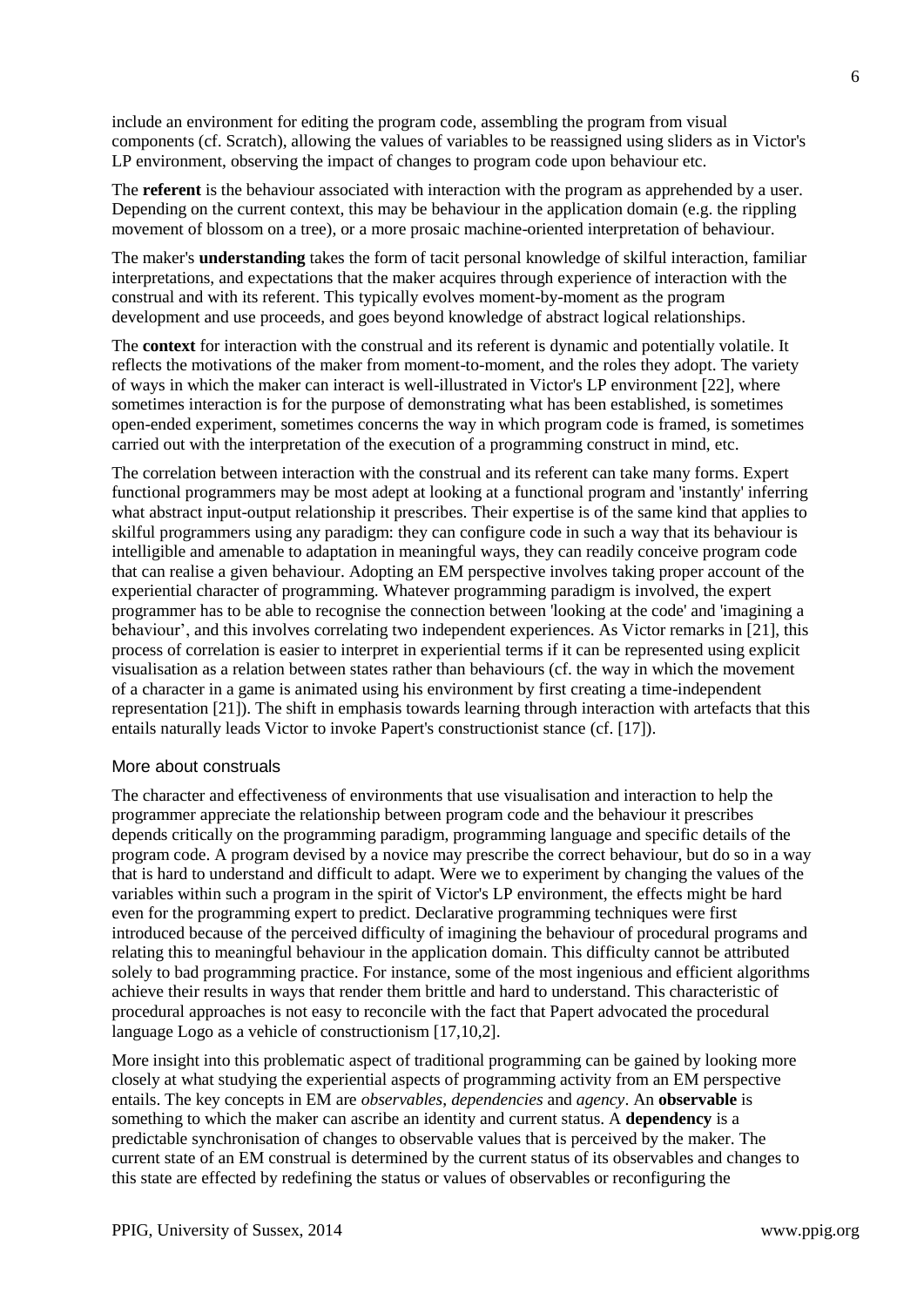dependencies to which they are subject. All such changes of state are attributed to **agents** – these include the maker and agents whose interventions are automated.

These concepts can be interpreted with reference to Figure 1, as it applies to the development of conventional programs within environments of the kind mentioned above. Within such an environment, the observables would include syntactic characteristics of the program code, such as the variables and their names, the code layout and the components of the program structure in so far as these could be stably identified, and the attributes – size, colour, style – of the font in which the code was presented. They would also include the status of any of the interface widgets for manipulating the code, and features of any diagrammatic representations that assist in the visualisation of behaviour. An example of a dependency might be the relationship between the position of a slider and the value of variable as in Victor's LP environment [22].

The correlation between the construal and its referent depicted in Figure 1 is between the observables, dependencies and agency in the construal and the referent. In effect, there should be metaphorical counterparts for the patterns of observables, dependencies and agency encountered in the referent within the construal. It is typically quite difficult to account for the relationship between a procedural program and the behaviour it prescribes in these terms. Features exemplified in Victor's LP environment can be helpful in this respect, but a more radical shift in perspective is ideally required.

#### Empirical Modelling

The interpretation of Figure 1 takes on an entirely different character if we substitute a spreadsheet for a program (cf. Granger's observations in [13]). In a spreadsheet, cells and their values are 'live' observables with which the maker can interact 'as-of-now', and the definitions of values in formulae express dependencies latent in 'as-of-now' interaction. In these respects, the cells of a spreadsheet typically have direct counterparts in the external world to which they relate in a live fashion amenable to experimental validation. By contrast, the correspondence between variables in program code and meaningful observables in the application domain typically has a nominal abstract quality and may be sketchy or tenuous. As the use of spreadsheets as an instrument for *what-if* analysis confirms, there is a very direct correlation between interaction with a spreadsheet and interaction in the world. The very formulation of the spreadsheet reflects what we understand as sensible interaction in the application domain. And whereas it is hard to predict whether changing a variable in a procedural program has a familiar, plausible or absurd real-world interpretation – or indeed admits any interpretation at all, possible ways of redefining the cells of a spreadsheet afford just such nuances of meaning.

EM is a practice in which the focus is on making construals using specially-adapted principles and tools [25]. The main tool developed for EM has been the EDEN interpreter. This allows the values of observables of diverse kinds to be freely specified by definitions similar in character to the definitions of cell values in a spreadsheet. A family of definitions framed in this way serves as an interactive environment that corresponds to an external referent in the manner that is depicted in Figure 1. Many varieties of agent interaction can then be realised by redefining observables. Such interactions are typically first implemented manually through the direct intervention of the maker. Program-like behaviours can be identified by refining the family of definitions and exploring patterns of agent interaction that can admit appropriate meaningful interpretations. In this respect, making a construal is a more general activity than writing a program. It has the virtue of enabling the user to frame the manual and automated agency involved in implementing the program with explicit attention to which observables are changed and what dependencies these observables are subject to. This is consistent with the need in general in programming reactive systems to engineer the reliable interaction between agents that is taken for granted when programming a conventional computer [8].

For a full discussion of EM, the interested reader may refer to [4] and related publications on the EM website [1-11]. A noughts-and-crosses construal from which a suite of programs for playing games with a family resemblance to noughts-and-crosses, developed using EM principles and implemented using EDEN, was presented as an illustrative example of  $\overline{EM}$  in the  $6<sup>th</sup>$  PPIG conference in 1994 [9]. A version of this construal that has been re-implemented using JS-EDEN, an online version of EDEN currently under development, can be accessed via the JS-EDEN interpreter [26].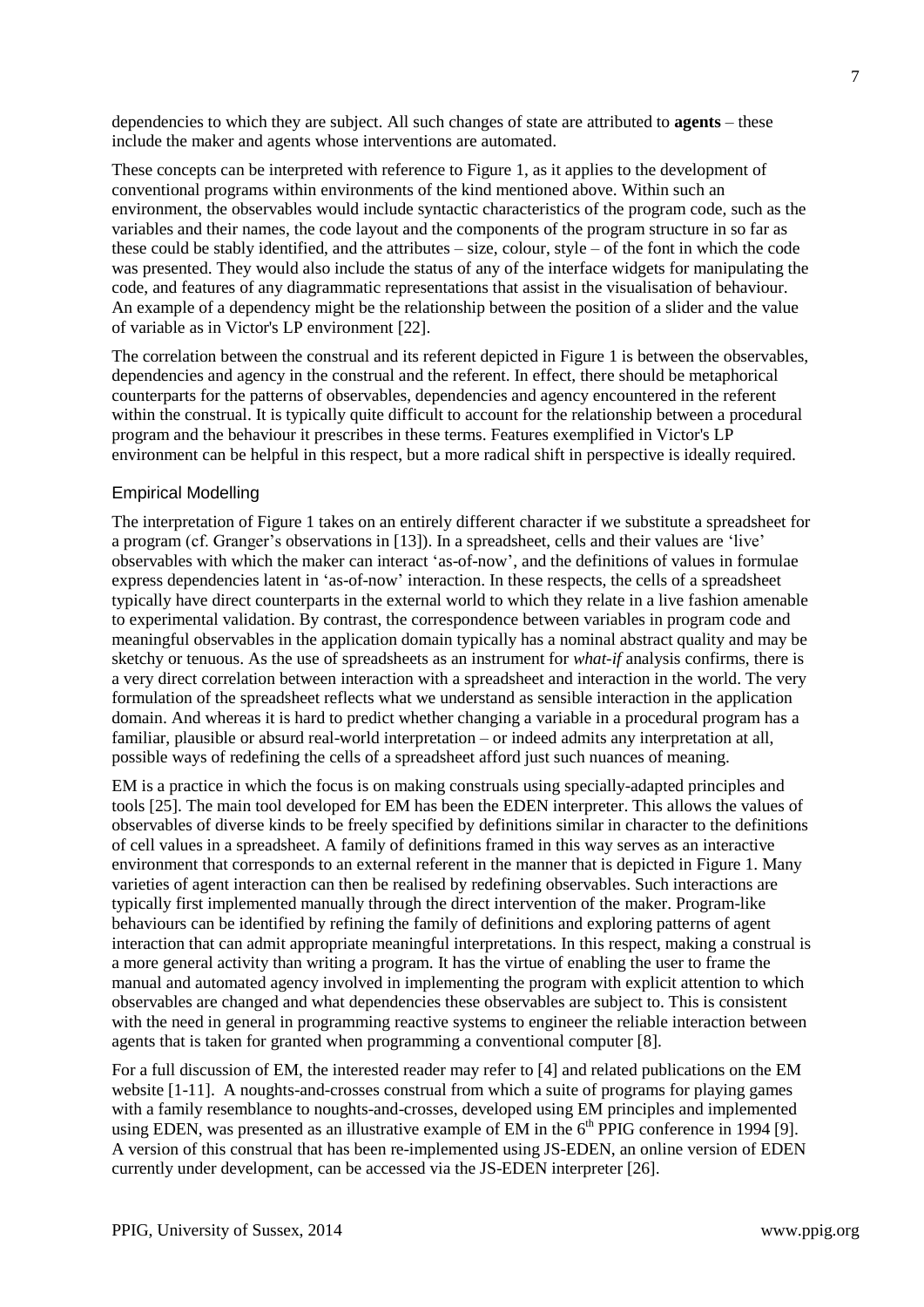# **The Ghost of Programming Yet to Come**

*In which the Ghost of Programming Yet to Come champions music as the inspiration for blends of human and computer agency beyond the user model, connects large-scale software integration with a paradigm for personalised music-teaching, and notes the virtues of 'making construals' as a better instrument than 'programming' for making music.*

### Computing and music-making

When viewing programming activity as resembling performance, it is natural to make analogies between writing programs and composing music in an improvisatory style. Bret Victor makes this analogy when discussing learnable programming [22]: *"An essential aspect of a painter's canvas and a musical instrument is the immediacy with which the artist gets something there to react to. A canvas or sketchbook serves as an 'external imagination', where an artist can grow an idea from birth to maturity by continuously reacting to what's in front of him."*

Such an analogy invites further analysis and critical evaluation. Nothing in the abstract theory of computation refers explicitly to the idea that a machine offers experiences to the programmer in the way that a musical instrument *of its essence* does. As commentators on Victor's LP essay have observed, the concept of responding to the visual feedback that the program affords makes a great deal of sense for a JavaScript program that specifies an animated image on a webpage, but does not apply so naturally to typical systems programming tasks. The element of performance in Victor's manipulation of the JavaScript code that is so much in evidence in his *Inventing on Principle* talk [21] relies crucially both on the character of the programming environment and the precise nature of the interactive transformations he performs. As Victor himself makes clear when criticising the environments for learning programming developed by the Khan Academy [15], the principle of changing parameters in program code and observing the consequences makes sense only when used in a context that is suitably engineered and annotated. Without imposing such a context, the practice of editing program code and 'seeing what happens' typically leads to confusion and incoherence. The notion that certain principles are being respected in this empirical approach to developing programs is implicit in Victor's claim that LP is an archetype for constructionist learning in Papert's sense.

Central to Victor's LP is the idea that a programmer should be able to understand the correlation between program code and the behaviour it effects in a manner that can be traced directly to their immediate experience. As has been argued in many EM publications [2,4,5,10], processes of construction that rely on establishing relationships that are directly experienced are more appropriately conceived as 'making construals' rather than 'writing programs'. Substituting "making a construal" (as described in a previous section) for "writing a program' resolves those discrepancies that make the analogy between creating artefacts by computer and playing a musical instrument problematic (cf. [3]). Construals are essentially concerned with exploiting the computer as a source of interactive experience; they establish a playground for agency that subsumes the roles of learners, developers, users etc and allow these to be blended and distinguished at the maker's discretion; their construction reflects the way in which what can be directly experienced evolves through the refinement of representations and acquisition of skills on the part of human agents. In these respects, substituting 'making construals' for 'writing programs' liberates far richer visions for human agency within computing environments than is enfranchised by the notion of 'computational thinking' alone.

#### Software architecture and principles for music teaching

Further insight into the parallels between computing and music can be gained from the third author's experience first as a software engineer specialising in software integration and subsequently as a music teacher.

In the development of software solutions, a major challenge is to introduce software into an existing environment in such a way that it will integrate with many different applications on many platforms with diverse configuration. For large software systems, this presents problems that cannot be resolved simply at the specification level; the complexity of the interactions between software components and the diversity of the environments is such that a systematic iterative process of implementation, testing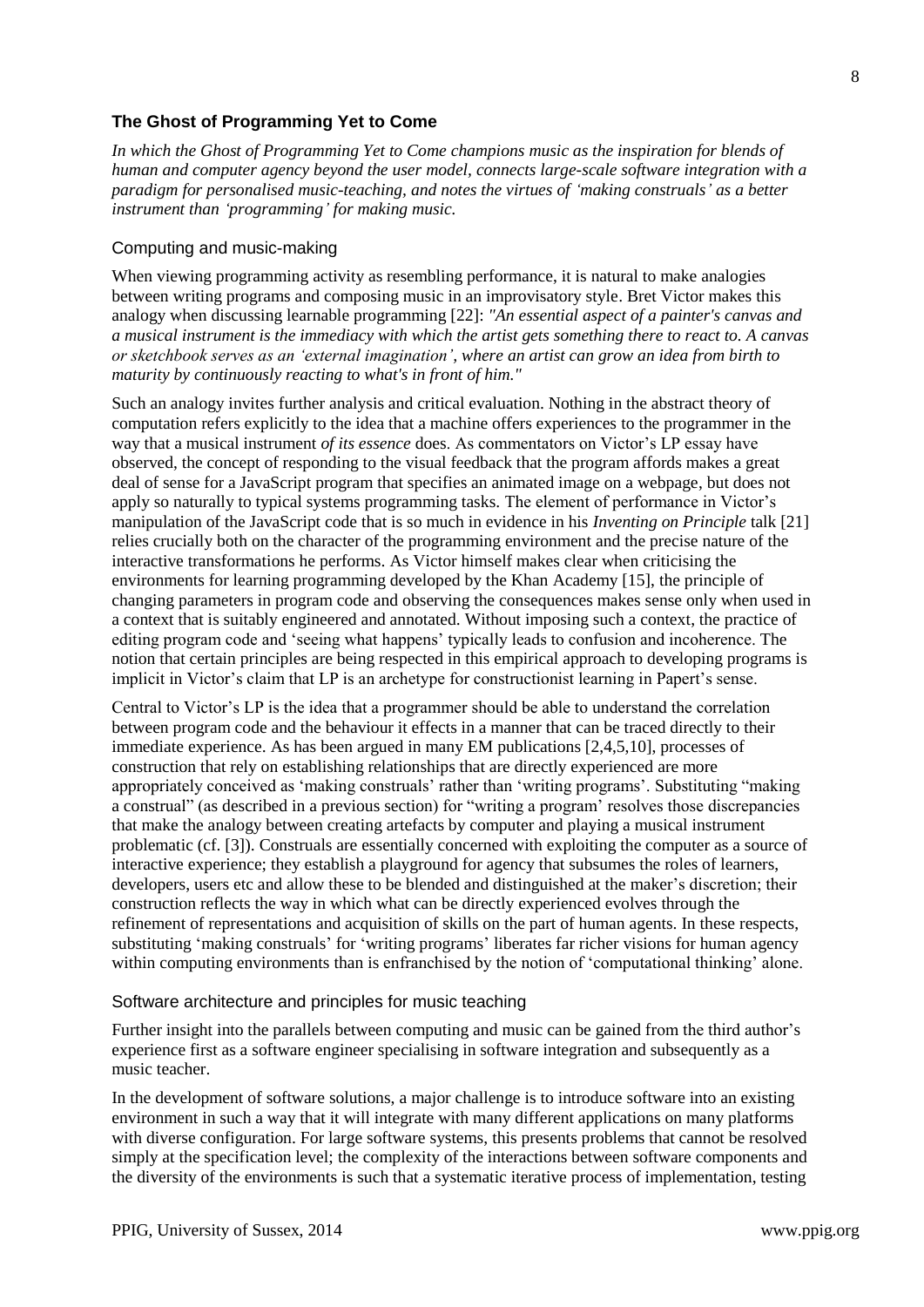and refinement has to be followed. The Google developer Rob Pike's keynote talk about the programming language Go at SPLASH 2012 [18] highlights the pragmatic nature of the issues that are topical in this context (cf. slide 11, which lists concerns that are not addressed by language *features*). For instance, a key goal in designing Go and its development environment was to reduce the compilation time for systems so as to make the iterative process of deployment more efficient.

At this high level, software engineering can be identified as the deployment of a 'system' in an 'environment'. By analogy, teaching an instrument can be seen as imparting a skill set to the learner. The skill set can be seen as the counterpart of the system, and each learner as a specific environment. Within the skill set, each skill has similar status to a component of the system. The dependencies between skills guide the way in which content should be delivered to the learner in much the same way that dependencies between components of a system guide its architecture and design.

Just as a system is more than its set of components, and serves some overall functional aims, the skill set to be imparted to the learner is directed at achieving specific goals, such as being able to play a particular piece, or selection of pieces within a particular idiom. In implementing a system, designing the set of components that will be deployed for minimum viable product is the starting point, and the entire architecture of the system is also understood, developed, and tested for each environment as time goes by. In a similar spirit, it is appropriate to identify a basic skill set that is needed to master a particular repertoire, and to consider what is involved in teaching this to each individual learner.

This establishes a parallel between the role of a software engineer in system architecture and design and the role of the instrumental teacher in planning the delivery of content.

Once the system architecture has been designed, the implementation and installation of the software can begin. A particular coder then takes responsibility for the implementation of a component. The instrumental teacher takes on a role resembling that of a coder when devising ways in which to impart a specific skill – for example, framing a plan to teach reading the notes using a mnemonic such as 'FACE corresponds to the spaces in the treble clef' to a student for the first time. In the same way that a coder develops a build process that sets up a component for a specific environment, the instrumental teacher has to devise a plan that takes account of the particular characteristics of the learner.

Once the skills have been deployed and debugged, a specific objective such as a performance of a piece can be addressed. Preparing for performance is itself an iterative development process. The coder attempts to execute the component on the environment, debugs the experience and then refines the implementation. In a similar spirit, the learner performs music in accordance with the guidance of the teacher, then refines the performance with the help of the teacher in response to the experience.

The bugs that arise in the software engineering process take several forms, each of which has a counterpart in the instrumental teaching context:

- the design of the component as a concept might itself be problematic using mnemonics to learn to read music frequently introduces new bugs to the environment, and it is also often something that the student has covered before. There will be an existing installation of 'using mnemonics to read music' with which this installation might conflict. A decision needs to be taken about whether to try to integrate the two versions or to teach the same thing using an entirely different design e.g. reading music using no mnemonics;
- the implementation of the component is problematic e.g. once the software has been deployed it appears to function correctly at first glance, but intermittent problems emerge, revealing underlying conditions in the student environment that were not addressed in the design and implementation of the component that need to be debugged; the component must then be revised and redeployed, or replaced with a different approach;
- the delivery of the component is problematic e.g. the component is well designed for the student environment, but it was installed at a time when other crucial software was not running properly, or not running at all, or there was not enough processing power available. For example, the student was busy running another program about something else when the topic was introduced, or visual observation was required for the topic to be absorbed but their eyes were too tired;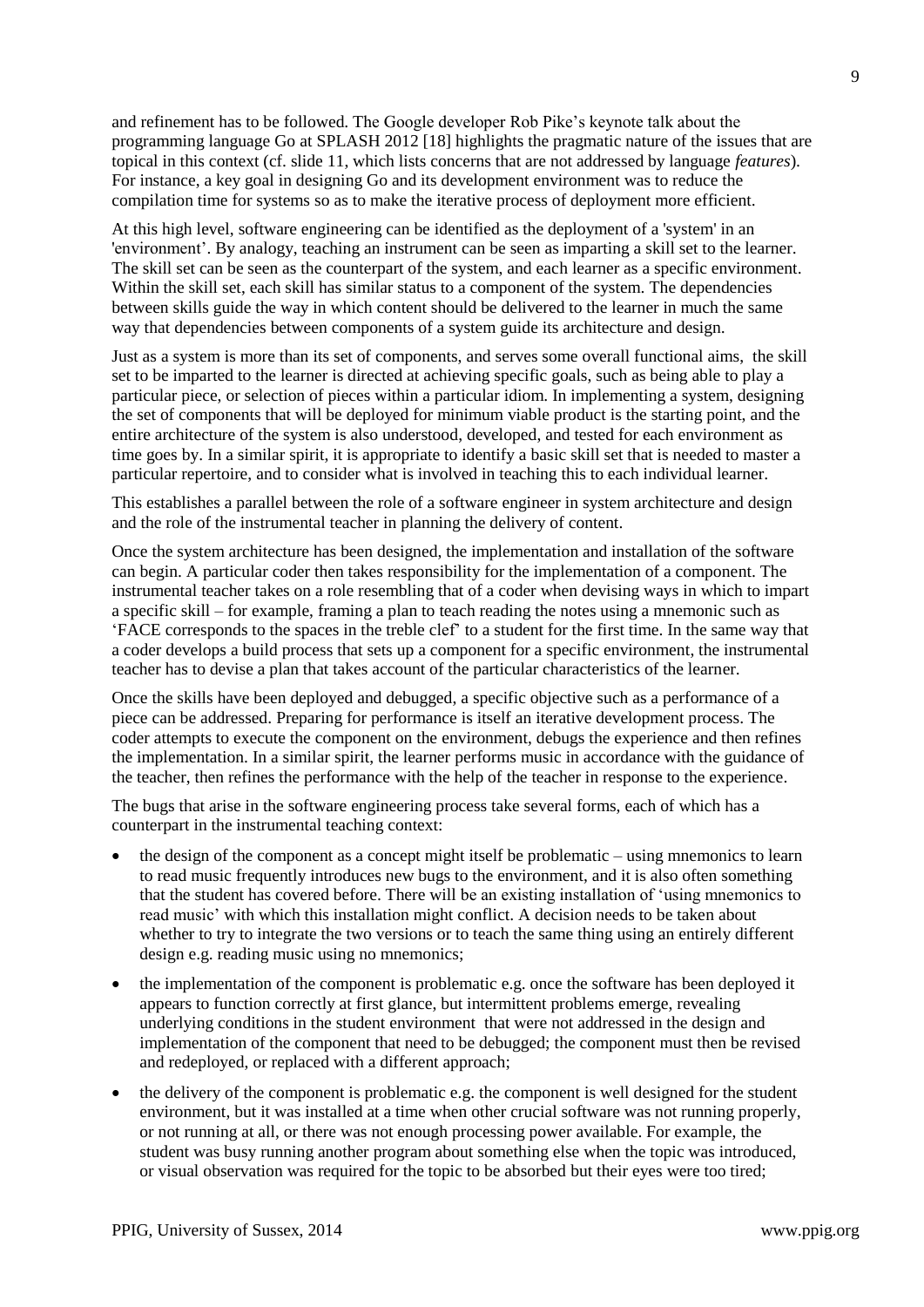• the environment requires pre-requisites to be installed before the component can be deployed e.g. the student needs to be familiar with the patterns and shapes of a stave and a clef before a technique for labelling parts of it can be deployed.

#### Perspectives on human and computer agency

A pivotal question for PPIG is the extent to which human agency can be conceived as machine-like. Some schools of thought take the extreme view that all human activity admits a rule-based account, including activities such as music-making and composition that are deemed to exhibit creativity [12].

Likening a learner to a computer environment may appear to be endorsing the idea that teaching music is like programming a machine. Certainly, a performer can ostensibly behave like a machine. Learners can be taught to "play Mozart" etc by being trained in the appropriate repertoire of skills (playing scales and arpeggios, learning classical harmonic progressions etc) required for this purpose. There are no doubt schools of instrumental teaching that could with some justification be seen as *programming* musicians to perform in a particular way.

The analogy between 'learner' and 'computer environment' here has a different significance. The qualities of computer environments are too difficult to predict and impossible to preconceive for the challenge of effective cross-platform software integration to be met by aligning all environments to a universal norm. The individual characteristics of environments have first to be discovered through empirical testing, and adapted only where necessary or desirable. A good integration strategy then exploits the distinctive pre-existing features of the environment itself. In this same spirit, music teaching can enable students to integrate new knowledge and skills with those they already have.

The peculiar blend of human and computer agency that making a construal affords is in fact wellsuited to supporting teaching of this nature. Making construals gives computer support for sensemaking that can in principle be applied to explore the particular individual characteristics of learners, and to identify their pre-existing skills, limitations, knowledge and misconceptions. It can also be used to train students in basic musical skills. For instance, a construal devised by the third author in connection with teaching students to read different clefs at the keyboard comprises a stave in which the bottom, middle and top lines are highlighted in bold . For each clef there is a direct correspondence (a "dependency") between pairs of adjacent bold lines on the stave and clusters of consecutive notes that lie under the five fingers on the keyboard. Such a construal hints at the subtlety of the dependency relationships that become second nature to the accomplished pianist, which may (for instance) connect the shape of the hand with patterns of notes on the page, or the lateral movement of the hand over the keyboard with up-and-down trajectories of the melodic line.

As the open-ended nature of the noughts-and-crosses construal discussed in [9] illustrates, there can be great subtlety in the human agency that underpins what appear to be simple tasks. In contexts where this agency is inconceivably rich and multifarious, making construals is more appropriate than programming as a means to enhance human agency precisely because of its essentially provisional and pragmatic character. For instance, the quality of the agency involved in playing a musical instrument is much more than acquiring a repertoire of reliable machine-like skills and learning to apprehend specific dependencies. A fine instrumentalist is far more versatile than a machine, has characteristics that are highly individual that reflect distinctive physical attributes (e.g. size of hand), strategies for performing (e.g. sight-reading vs memorising vs improvising), and capacities to interpret different modes of representation (cf. reading from solfa notation, guitar tablature or a figured bass). It is also self-evident here that the representation of music, the characteristics of the instrument itself, and the cultural context in which it is presented is critically important: cf. the practical impossibility of playing from a MIDI file or emulating quarter tones on a piano.

Teaching that promotes such an exalted view of musicianship has *giving the learner the capacity to make their own construals* as its goal. The end products to which such teaching aspires are motivation and enjoyment rather than accomplishment alone. These qualities, so difficult to sustain in a rulebased goal-oriented culture, play an invaluable role in giving meaning to our musical and human life.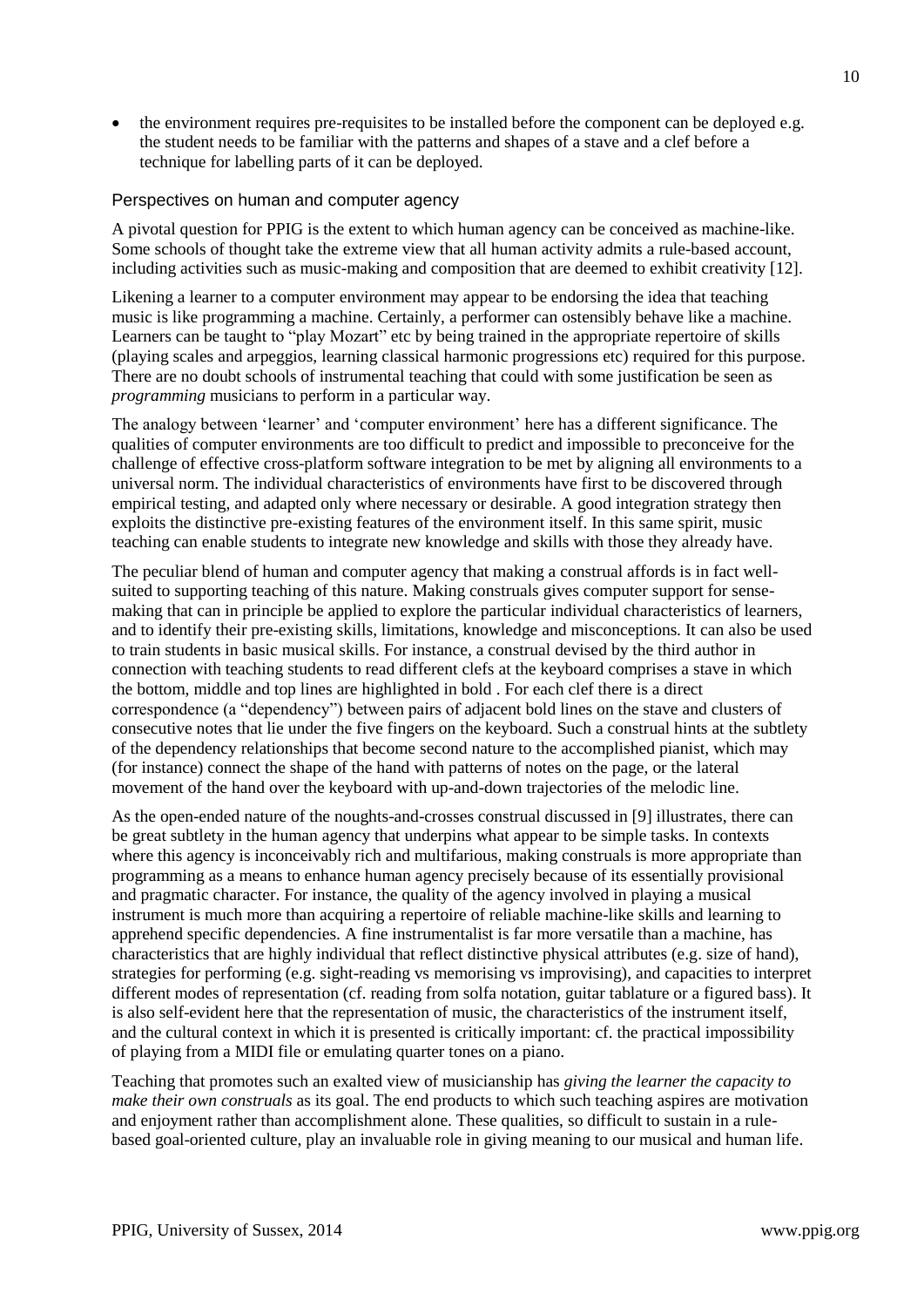## **Concluding remarks**

The second author first ventured to pitch the ideas that developed into EM at the first PPIG. These ideas have since matured out of all recognition, especially through the contributions made by many generations of research and undergraduate project students. Particularly relevant to PPIG is the fact that the philosophical stance that best suits EM is 'radical empiricism', as conceived by William James, the 'father' of American psychology, at the beginning of the last century [14,1]. It is particularly significant that the direct associations between 'experience of the program code' and 'experience of the behaviour to which it refers' to which Victor aspires in [22] can be construed in Jamesian terms as empirically given "conjunctive relations". This decisively shifts the focus in viewing an interactive computer artefact from the abstract formal semantics derived from the program text to the meaning as it is established and evolves through direct experience of skilful interaction. This perspective, so crucial for the musician [3], is also most congenial to the culture of PPIG.

Looking to the past, it is apparent that what we understand by and expect of 'programming' has evolved to a point where serious reconsideration is required. The role of programming languages in particular needs to be reappraised, as the practices that surround constructing programs as texts are illsuited to the purposes to which 'programming' is being recruited.

Looking to the present, there is  $-$  in Empirical Modelling  $-$  a better conceptual framework in which to view the exceptionally rich ways in which computing is being applied. This goes beyond targeting different varieties of use, or modes of development, of software that are predicated on delivering specific functionalities by exploiting established machine-like agencies. The computing activity that is associated with programming in the narrow sense now embraces support for crafting human roles beyond those of users, programmers and developers in conjunction with the agency that formerly was assumed to be given by computing platforms.

Looking to the future, computing activity must increasingly acknowledge the personal agenda of individuals in the same spirit that musical instruments and skills have to be adapted to the personal characteristics of learners, performers and composers. Turing's model of 'a mind following rules' has its place in this setting, but cannot be invoked as a way of developing and validating such rules.

This is not to deny the power and potential of a computationalist stance. Beyond question, activity that is in the spirit of programming in its authentic meaning has a secure role and glorious future prospects in contemporary culture. There is no knowing what can be achieved through the application of computational thinking backed by technological advances and algorithmic ingenuity. No doubt we shall be surprised by future applications for rule-based goal-oriented activities and new contexts in which human agents can act in the role of users.

Nevertheless: our humanity is more than can be expressed in such terms. As has been argued by Jaron Lanier [16], the pervasive status of computing and our limited conceptual grasp of its nature are in danger of imposing a computational thinking paradigm upon areas of life where it is out of place, with damaging social and psychological effects. We need a framework for thinking about computing that acknowledges the scope for more exalted forms of human agency than 'using a computer program'. No one is better placed to respond to this challenge than the PPIG community.

#### **Acknowledgment**

We are indebted to Steve Russ for helpful comments and to Tim Monks, Nick Pope and Joe Butler for their work on the design and implementation of the JS-EDEN interpreter.

#### **References**

- [1] Beynon, W. M. (2005).. Radical Empiricism, Empirical Modelling and the nature of knowing. In (ed. Itiel E Dror) Cognitive Technologies and the Pragmatics of Cognition: Special Issue of Pragmatics and Cognition, 13:3, December 2005, 615-646.
- [2] Beynon, W. M. (2007). "Computing technology for learning in need of a radical new conception." Educational Technology and Society 10.1: 94-106.